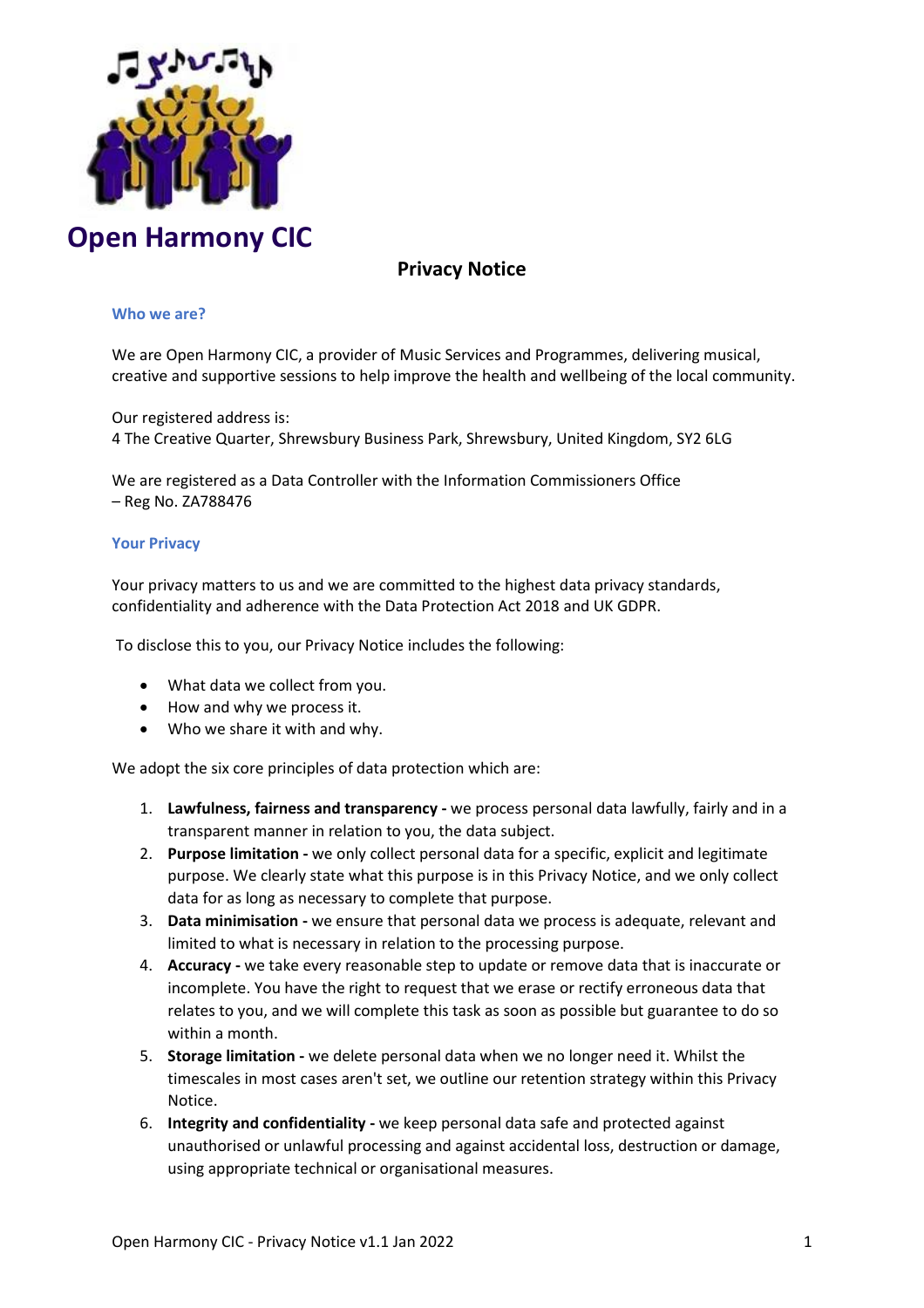#### **Collection of your Personal Data**

We may collect your personal information via disclosure directly from you or referral through other health and social care partners. This might be via our website, e mail, telephone or face to face engagement.

# **Categories and Type of Personal Data Collected and processed.**

We will collect personal information from you in order to provide information about our services and respond to your enquiries. These will include:

- Name
- Address
- Telephone number(s)
- E mail addresses
- Nature of enquiries

If you decide to become a member of one of our groups and participate in musical or arts sessions, we will need to collect more information about you, which could include:

- Name
- Address
- General Health & Wellbeing
- Age / Date of Birth
- General personal background information
- Assessment of your personal development within the group
- Assessment of any improvements in your health / wellbeing
- Photos / Video\*

\* The musical and arts sessions are in most cases video recorded and/or photographed, which helps us with our assessments and you need to be aware of this when deciding to take part in our groups. Should this concern you in any way, then please talk to us first so we can consider other options.

We recognise that some of this information is classified as 'Special Category' or that of children, which requires particular protection. We will treat all personal data in the strictest confidence.

We will need to gain additional personal information from individuals who apply to us for employment or volunteer roles, which will be relative to determining their suitability and qualification for any opportunities we have. This will include information about criminal records.

We may also capture some data which can be considered as personal data when you use our website through the use of cookies. We have provided a Cookie Policy on the website so everyone using it has the opportunity to be fully informed about the use of cookies.

Our website has links to other websites and social media platforms which we do not control and you should be aware of their Privacy policies before providing your personal information to them.

# **Reason for Data collection and processing activities.**

The information which we collect about you, is used to enable us to communicate with you, respond to your enquiries and provide our health / wellbeing group sessions. We will also use your information to make assessments of your progress when taking part in our sessions. We will not use your personal data for marketing purposes unless you have agreed to this.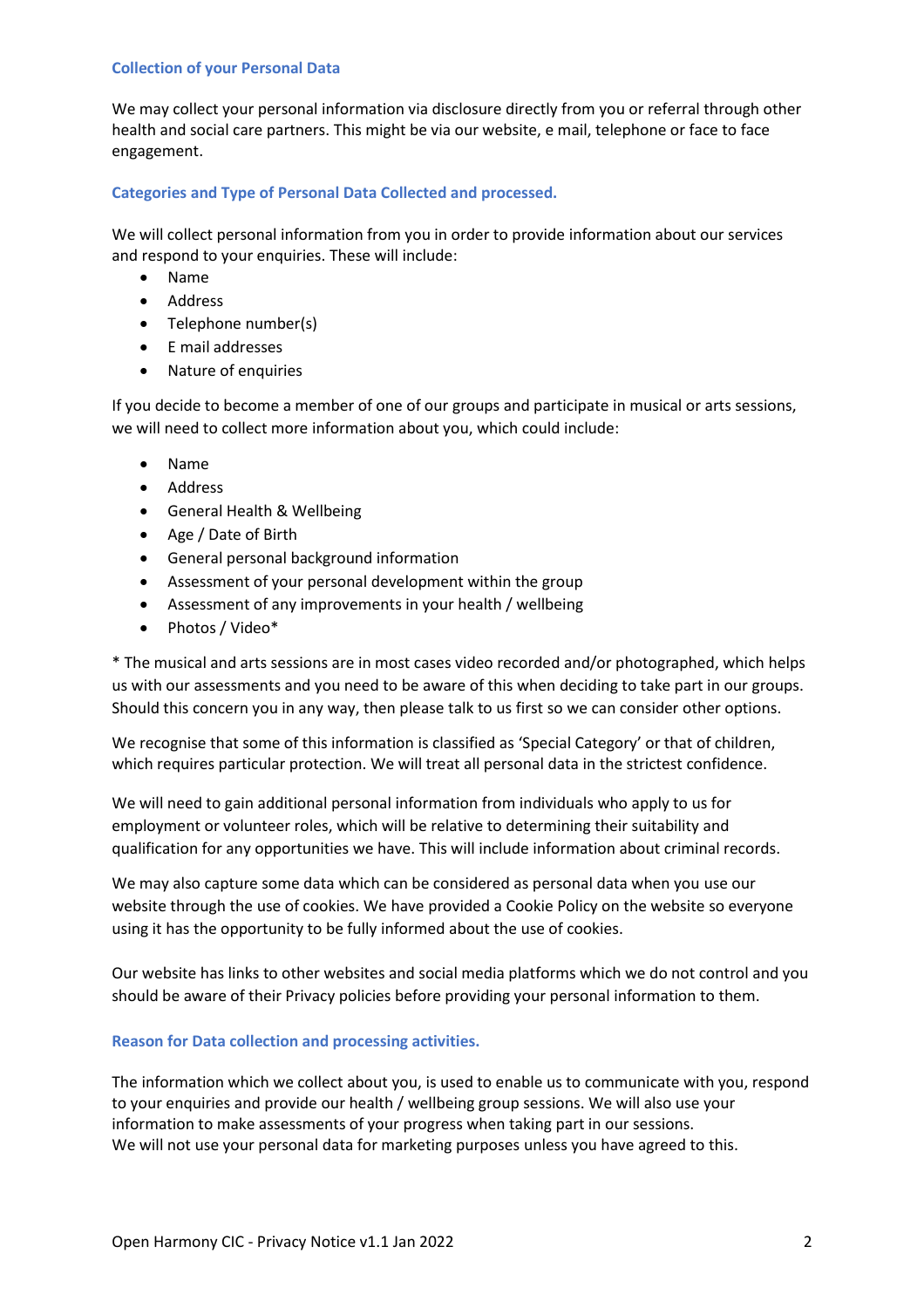#### **Sharing of your Personal Data**

If you become a member of one of our groups, we may share your data with other organisations who are providing you health or wellbeing support. We are also required to share some of your information with the organisations that provide funding to us and enable us to run our group sessions. We will inform you when we intend to do this.

We actively share photos and video footage from our group sessions, through our website and social media accounts. Whilst you will not be named in these, you may be recognised by other people viewing them and if this is a concern to you, please talk to us so we can consider this.

We use data storage and communication systems provided by other companies. These companies will not normally need to access the information we hold about you but do have access to the systems to maintain them.

We may also need to share your data in order to meet our commercial legal obligations, respond to requests from regulatory bodies or authorities or for our own legal defence.

We will not share your personal data with other parties who are located outside of the European Economic Area (EEA).

A full list of organisations we share information with is available on request.

# **Securing and Processing of your Personal Data**

The personal data collected from you will be held securely by us and those that we share it with are contractually required to provide the same levels of security and confidentiality.

We employ a range of Technical and Organisational measures to ensure that your data remains secure and cannot be accessed by unauthorised persons, mis-used, lost or altered. Our staff and volunteers work under the provisions of strict confidentiality requirements and receive training in our data security policies and procedures.

In the unlikely event that we lose your data, or a device on which your data resides, or it is accessed by someone unauthorised, we have a duty to inform you immediately. If the loss or unauthorised access of your data has potential to cause you harm, we will also report this to the Information Commissioners Office, who are responsible for regulating data protection legislation in the UK. <https://ico.org.uk/>

#### **Our legal basis for processing your personal data**

We are required to identify one of six possible legal grounds for processing. These are:

- consent
- contract
- legitimate interests
- vital interests
- public task
- legal obligation

The majority of our processing activities are crucial to the provision of our services to you, so we process your personal data on the basis of that contractual relationship.

We also process your data under our legitimate interests when utilising various third-party systems through which to provide services or communications.